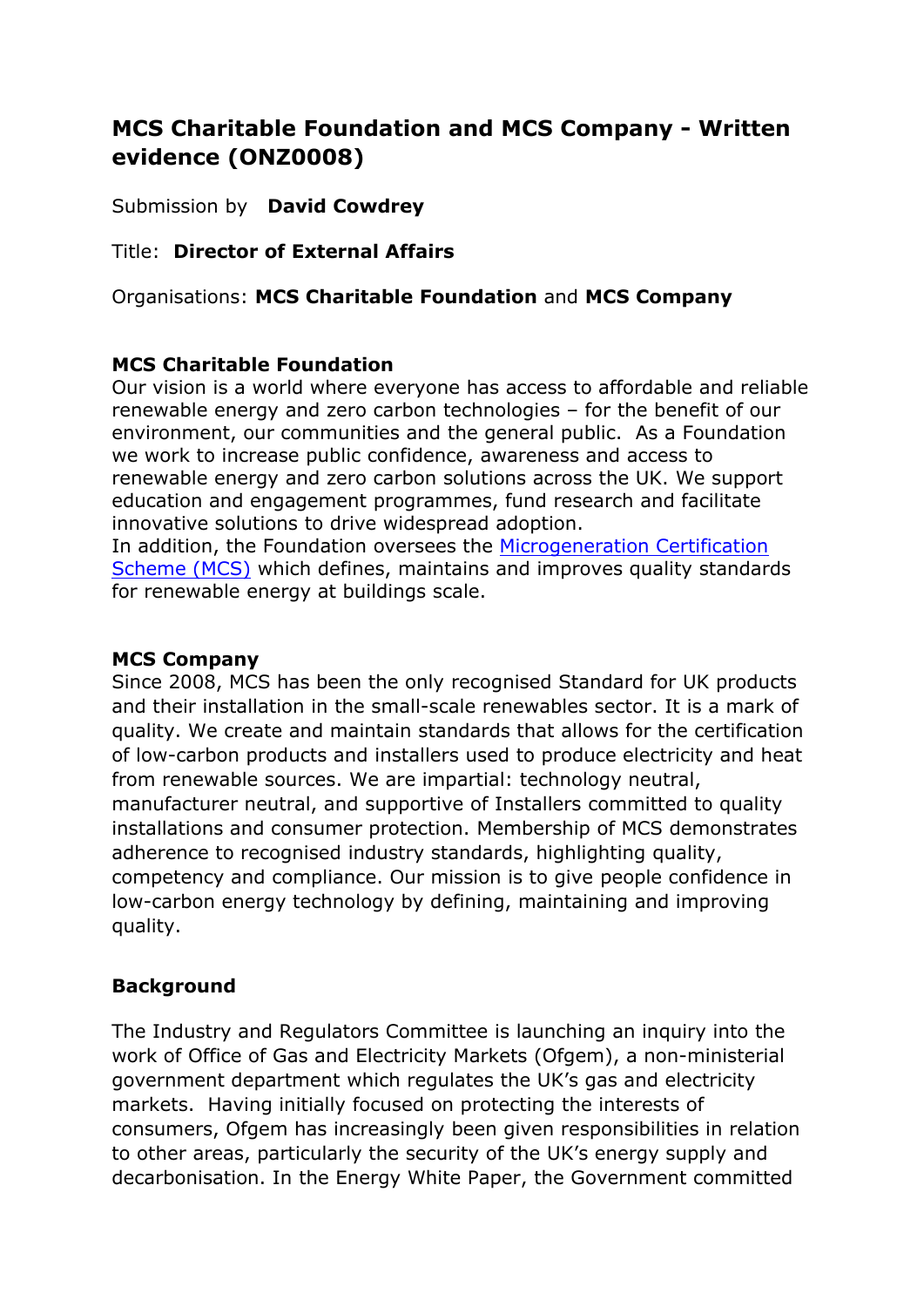to including a requirement for Ofgem to carry out its regulatory functions in a manner consistent with securing the Government's policy outcomes, including "delivering a net zero energy system while ensuring secure supplies at lowest cost for consumers", in its proposed Strategy and Policy Statement for Ofgem. This inquiry will consider Ofgem's role in the transition to net zero and whether changes are needed to its objectives and powers or its role in the wider energy system. The inquiry will also examine how net zero relates to Ofgem's other responsibilities such as affordability and the security of the UK's energy supply, how Ofgem considers the interests of consumers, and Ofgem's relationship to Government and Parliament.

# **Questions**

### **1. What role should Ofgem play in the transition to net zero? What changes, if any, should be made to its remit, responsibilities and resources?**

MCS believe that as energy regulator, Ofgem will play a key role in our transition to a net zero energy system and ensuring that consumers and industry understand the respective roles they will play. Going forward, Ofgem will also need to consider the broad spectrum of technologies that will play a role in delivering a net zero energy system and the more to a more decentralised system as well as local electricity supply. For example, Ofgem is to be designated as the heat networks regulator through BEIS' Heat Networks Market Framework, and potentially also for Scottish heat networks, which will broaden Ofgem's remit significantly through regulating for decarbonisation and technical standards of heat networks as well as elements such as consumer protection and pricing. Unlike traditional gas and electricity markets, there are thousands of heat networks across the UK each with different characteristics. To regulate this sector effectively, Ofgem will need to –

- Be able to adapt its approach to very large energy companies and very small community-led or landlord-led schemes.
- Have closer links into, and knowledge of, the property sector; by which, many heat networks are owned.
- Have the resourcing and expertise to regulate in new areas; including potentially decarbonisation and technical standards.
- For heat pumps which may be part of larger scale heat Networks or local electricity providers using smaller scale renewable technology we would advocate discussion between Ofgem and MCS on standards of equipment approved and installation standards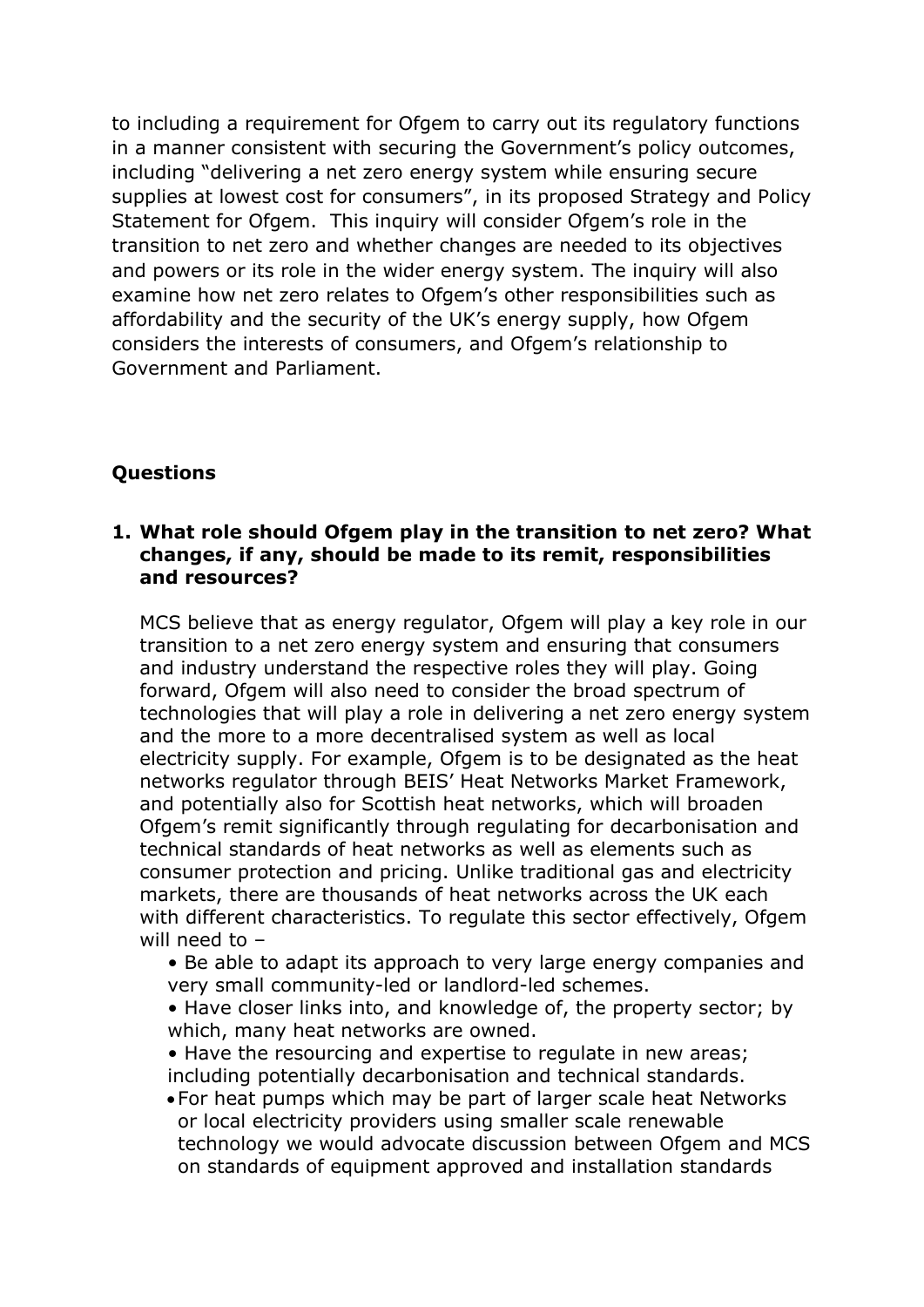that should be advocated and considered as part of this future responsibility and remit to make sure that applications for smaller scale generation conform to appropriate standards to protect consumers and should work closely with MCS.

- To review the environmental levy placed on electricity tariffs and develop a fair and equitable transfer of levies over a period of time on to more carbon intensive fuels to encourage home owners to transition and to reduce electricity costs to consumers.
- Ofgem also needs to examine the future of the gas grid as more and more people switch to domestic renewables and electrification of heat that network management of gas supply grids will become economically less viable. It is vital that those charges are not passed on to the electrification market.
- Hydrogen will also become an energy source within 20 years, mainly for industrial decarbonisation and supply networks and grids will have to managed.
- Ofgem should also take on responsibility for any Carbon Capture and transport networks and the associated management.

### **2. How well does Ofgem balance environmental objectives against its responsibilities in relation to affordability for consumers?**

Until the publication of Ofgem's Decarbonisation Action Plan in early 2020, Ofgem did not have clear objectives on climate or decarbonisation. In assessing Ofgem's ability to balance these objectives now, it is important to distinguish the different roles Ofgem plays across energy policy. In some cases, Ofgem's role is highly administrative and is wholly reliant on BEIS setting policy.

For example, Ofgem has very little influence on energy efficiency improvements and associated consumer behaviour/awareness, acting only as administrator for schemes such as the Energy Company Obligation (ECO) and Warm Homes Discount.

In other areas, however, Ofgem has a stronger role to play. This is particularly important in the significant policy development and decisionmaking it holds in the regulation and incentives for the network operators, including the Electricity System Operator, in designing the overall framework for network charging and in future, possibly in guiding the strategic direction of codes and standards changes as well as reducing the cost of electricity to consumers.

Finally, Ofgem's role is likely to grow in future – towards regulating heat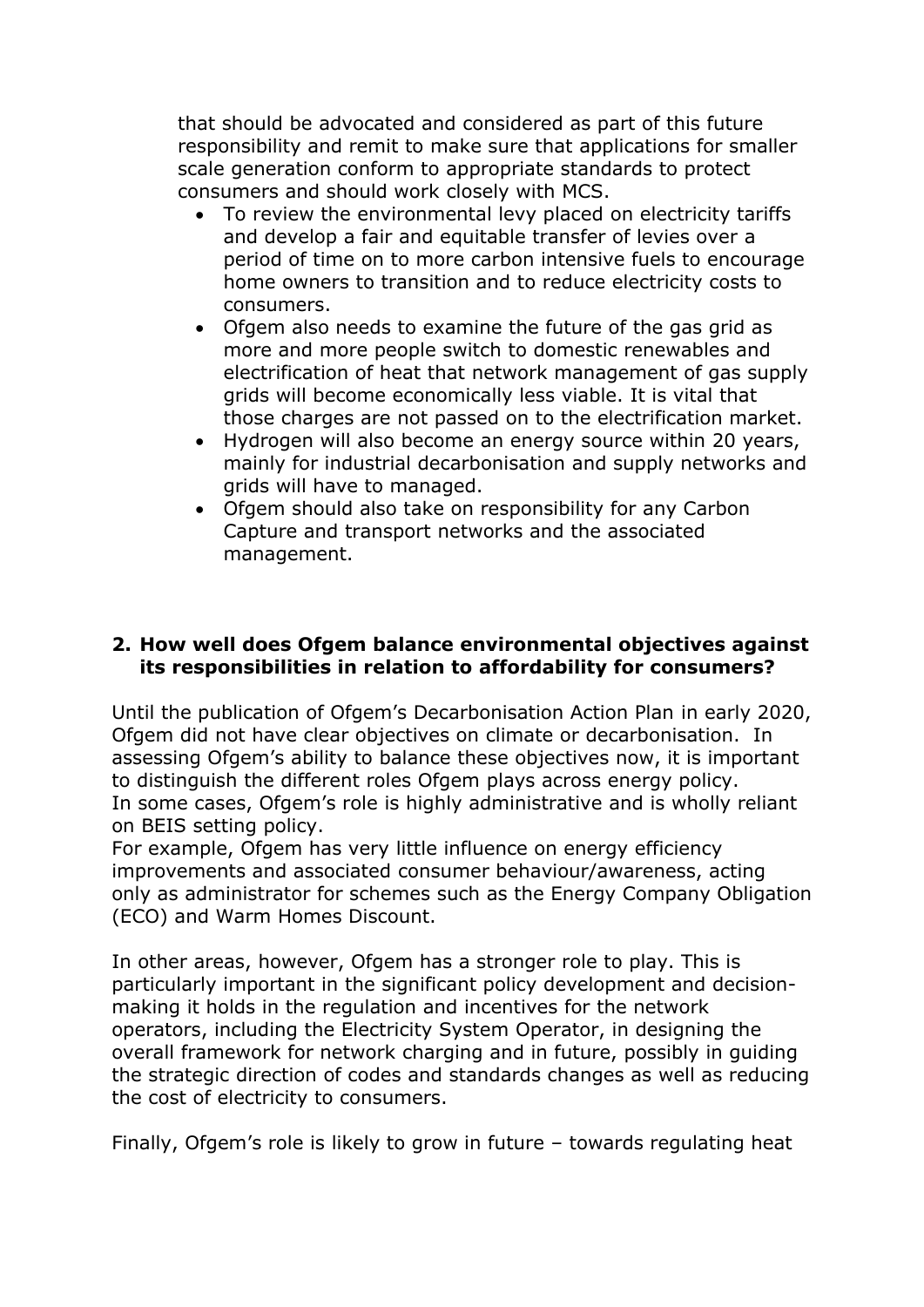Networks, hydrogen and local electricity generation dealing with local and small-scale suppliers and will become more decentralised. The regulatory regime being designed by BEIS needs to include provision to regulate for decarbonisation as well as comprehensive detail on consumer protection and redress. It also needs to consider charges based on the CO2 generation level of the energy within its remit. Government strategy is to decarbonise and achieve Net Zero and Ofgem has to be monitored on progress against these targets and moving towards a zero carbon energy network by 2050, phasing out all low carbon technologies and energy systems.

MCS considers that in those areas where Ofgem has significant decisionmaking power, Ofgem is mindful of the need to protect future consumers which is part of its statutory duty and includes consideration of the carbon impact of its decisions within impact assessments. There are real issues around fuel poverty and Ofgem needs a stronger remit in helping to not only tackle these issues through pricing and tariffs but also needs to provider stronger remits to energy companies to tackle energy efficiency measures and heating sources to bring people out of fuel poverty. This will need Government support and advice and would recommend that Ofgem has a direct remit in tackling fuel poverty.

Firstly, Ofgem is often reliant on Government policy and is hesitant about over-stepping its statutory duties – for example, in providing greater revenue to renewable technologies as a proxy for subsidy support. This is appropriate but can create frustration and a sense that Ofgem is not working to progress decarbonisation.

Secondly, Ofgem often models renewable electricity capacity deployment as exogeneous in its modelling by taking the rate of deployment of onshore wind, offshore wind etc. within the Future Energy Scenarios or equivalent as an input to the modelling, rather than as an output and modelling the impact on deployment resulting from their decisions. Whilst the modelling does show revenue declines for such capacity which indicates a negative impact on decarbonisation,this means that the headline figures that Ofgem presents on the carbon impact of their decision-making are often quite artificial.

Thirdly, over the last few years, there has been a lack of strategic direction and willingness to set out a vision for the future that has contributed to a lack of focus and urgency in Ofgem's policymaking to enable a decarbonised energy system. This is clearest in the price controls and network charging reforms which do not seem to have a clear vision in mind of what is needed by the end of the 2020s and have therefore, struggled to prioritise the most impactful reforms for flexibility. This needs to become a priority as old existing models will need to change to reflect the rapid transition towards electrification and the decline of the gas grid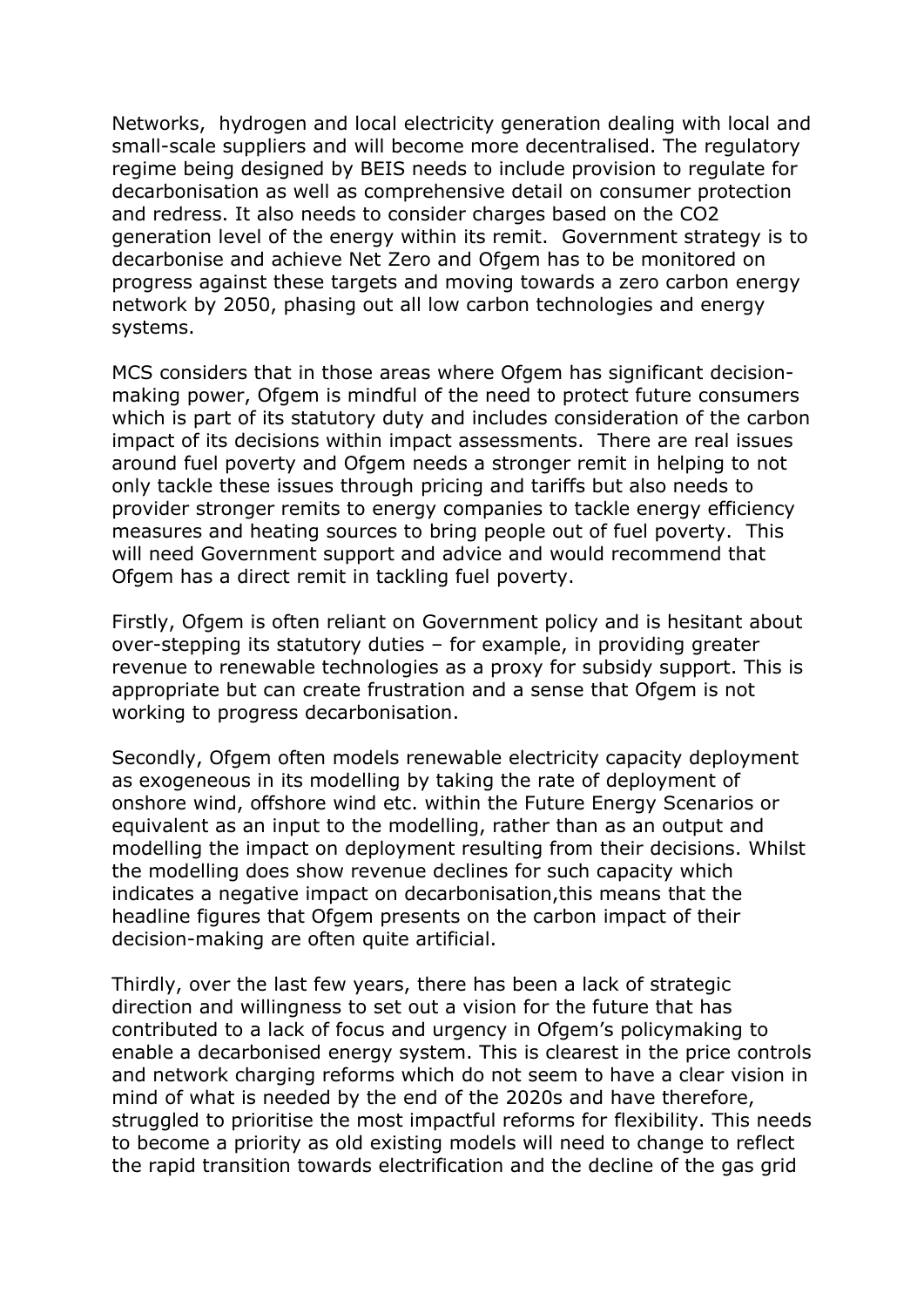over time. With and emerging technologies like Green Hydrogen there needs to be a clear transition period and external review of Ofgem and how it will help facilitate Net Zero rather than maintain the status quo.

### **3. How well does Ofgem fulfil its obligations to consumers? Does Ofgem take consumer views into account sufficiently, particularly those of vulnerable consumers?**

MCS does not have a view on this question.

#### **4. What implications will the transition to net zero have for the security of the UK's energy supply? How does Ofgem currently manage issues relating to security of supply?**

The transition to net zero will fundamentally change how we ensure security of supply. Regardless of whether heat decarbonisation is mainly electricity or supplemented by other technologies, there will be a far greater role for flexibility to ensure second by second as well as intraday and day-ahead balancing of electricity supply and demand. Ofgem has a very significant role to play in the development of flexibility in across the UK because it regulates the ESO and DNOs who are the major procurers of flexibility currently, it regulates the retail market where domestic flexibility is likely to become increasingly important and it designs the network charging framework that is also likely to provide strong signals for domestic and non-domestic flexibility.

Thus far, Ofgem has supported flexibility at a strategic level, but this has not translated into sufficient progress at a policy level. They have made good progress in requiring the DNOs to commit to procuring flexibility if it is more cost-effective than network reinforcement and beginning to develop flexibility markets at distribution. However, as stated below for question 5,this has been relatively slow. Further, their network charging reforms have failed thus far to produce significant progress in providing greater value for flexibility and have lacked a clear link between Ofgem's strategic direction and detailed policy development. With recent increases to household bills there needs to be a way of finding Net Zero cost effective solutions through the transition, with a focus on the end goal of zero carbon energy sources that are secure and the nuclear generation can fill those gaps.

### **5. Is Ofgem's current system of price controls appropriate? Does it provide sufficient incentives to invest in the context of the transition to net zero?**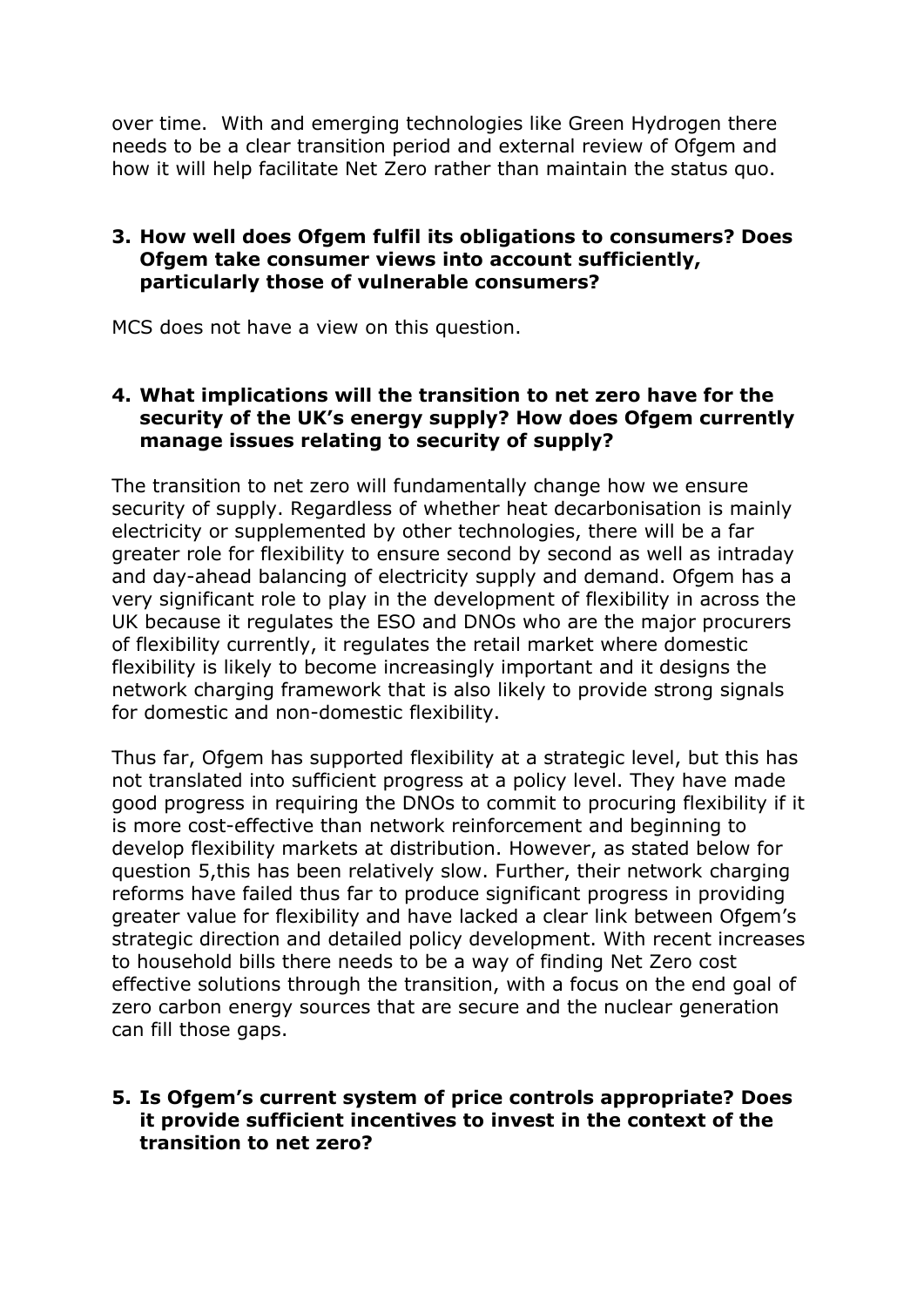Traditionally, the price control has been designed so that, put simply, if the network operators are able to beat a cost baseline for a given volume of reinforcement, they would earn additional revenue. Ofgem is already starting to evolve this in response to the need for greater use of flexibility markets to support a decarbonised energy system. They have very fundamentally changed the ESO's price control since its legal separation from National Grid and are pushing the Energy Network Association and the individual DNOs to embed this into their business plans for RIIO-ED2.

Whilst this is positive, there are more complex and significant decisions to be made in the next few years as to whether this model will be sustainable into the late 2020s and in particular, regarding –

- The appropriate regulatory framework for asset-light system operations at distribution. Currently, the DNOs are developing system operation functions alongside their traditional regulated asset base. The latter preserves their very strong creditworthiness and drives their appetite for risk and return on capital. As we are now finding with the ESO, removing this regulated asset base and placing the entire focus on systems operations creates a very different organisational risk profile and cost of capital. Whilst it is still too early to draw clear conclusions from the ESO's new price control, it does already suggest that if the DNOs are to continue to develop system operation functions into RIIO-ED3 (rather than it being taken on by another actor), it may require a fundamentally different price control structure.
- Whilst Ofgem has emphasised the importance of a whole system approach through RIIO-2 across the network operators and system operator, this is relatively superficial thus far. For example, it is very difficult for cost savings made by one network operator as a result of additional costs being incurred by another to be transferred even if it is the most cost-effective approach for the system as a whole (for example, a DNO using its assets to reduce reinforcement needs for NGET).
- The last price control was eight years ago. Whilst this one will only be 5 years and there are several mechanisms within the price control to respond to unexpected changes in the market or in policy (including the wide-ranging net zero re-opener), there is still significant risk that the price control significantly constrains Ofgem and the network operators' ability to move quickly to invest towards net zero. This has been seen in the most recent price control where useful interventions were not understood at the time and no provision was made for them; for example, flexibility markets. As a result, Ofgem and the network operators have arguably had to rely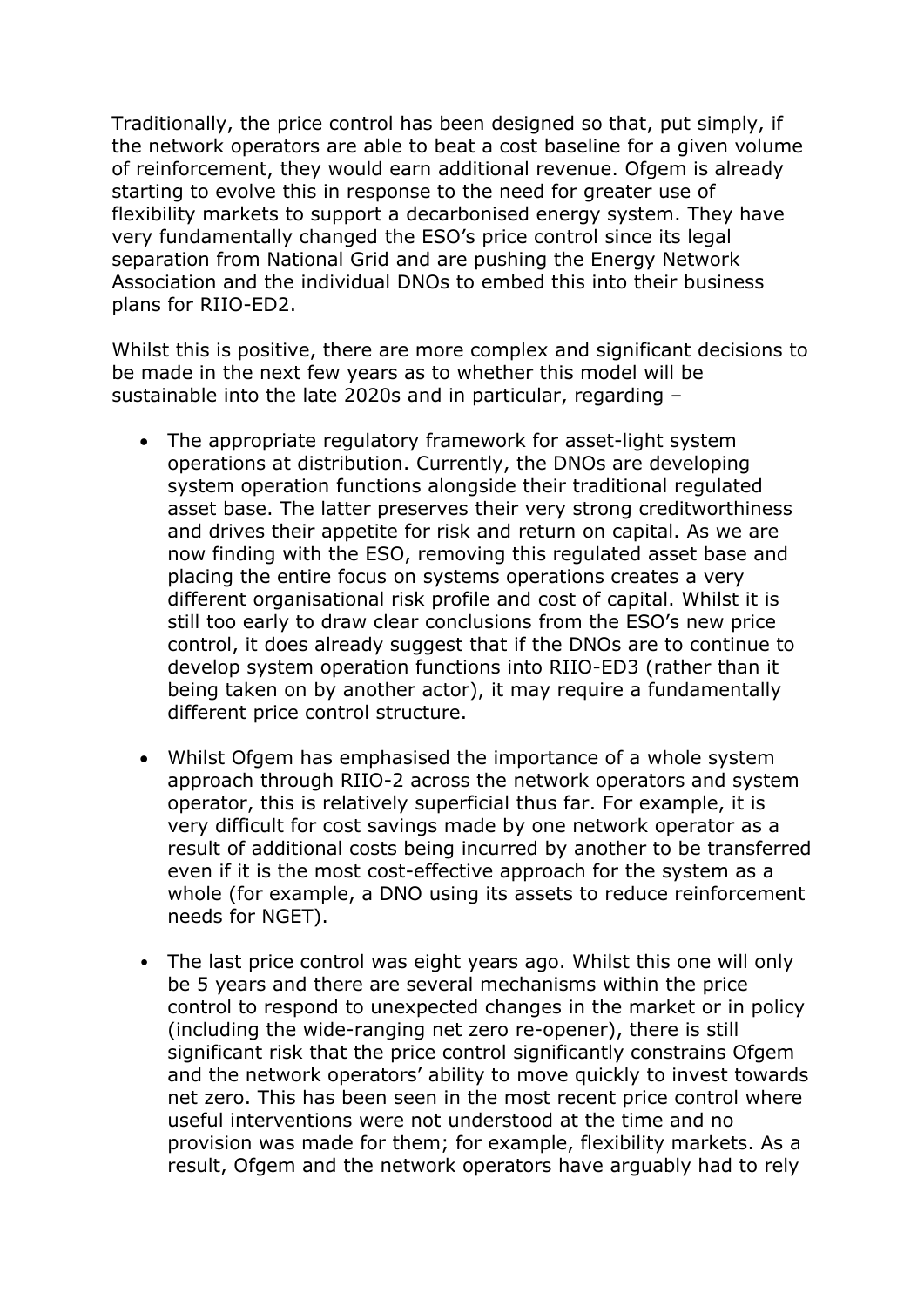too much on innovation funding and trials rather than moving quickly to embed it into business as usual.

### **6. Is the current system of governance for the UK energy market appropriate to secure the transition to zero? What improvements could be made and what role should Ofgem play?**

The current system of governance is likely not appropriate for the transition to net zero.

Whilst relying on industry self-governance ensures access to very strong expertise in the detailed policy being reformed and an important route for industry to be part of developing proposals, it has several drawbacks in an energy system transitioning to thousands of actors and new business models.

This is because the current system relies upon industry resourcing intensive and often lengthy working groups to propose and develop modifications. This requires companies to have sufficient staff resource to dedicate to changes and leads to change being made incrementally. Whilst there are powers, such as Ofgem's Significant Code Review mechanism, to impose a more strategic and holistic change to codes and standards, they are relatively limited at present. MCS cautiously supports BEIS and Ofgem's proposals for very significant reform away from industry self-governance. However, we would note that these changes, as currently proposed, are likely to give very significant additional powers to Ofgem in providing and enforcing the strategic direction of changes to the energy system's codes and standards. This will only increase the need for Ofgem to be able to translate high-level strategy into detailed policy.

### **7. Are Ofgem's duties and powers appropriate and sufficiently clearly defined? Do Ofgem's objectives conflict and, if so, how should any conflicts be managed?**

Thus far, Ofgem's duty to future consumers is useful in prompting a focus on decarbonisation. But could do with more clarity and targets.

### **8. Is Ofgem's relationship to Government and Parliament appropriate? Are there issues related to the split of responsibilities, transparency or accountability**

Ofgem is and should be independent of Government and Parliament. On a more day to day perspective, the relationship between Government and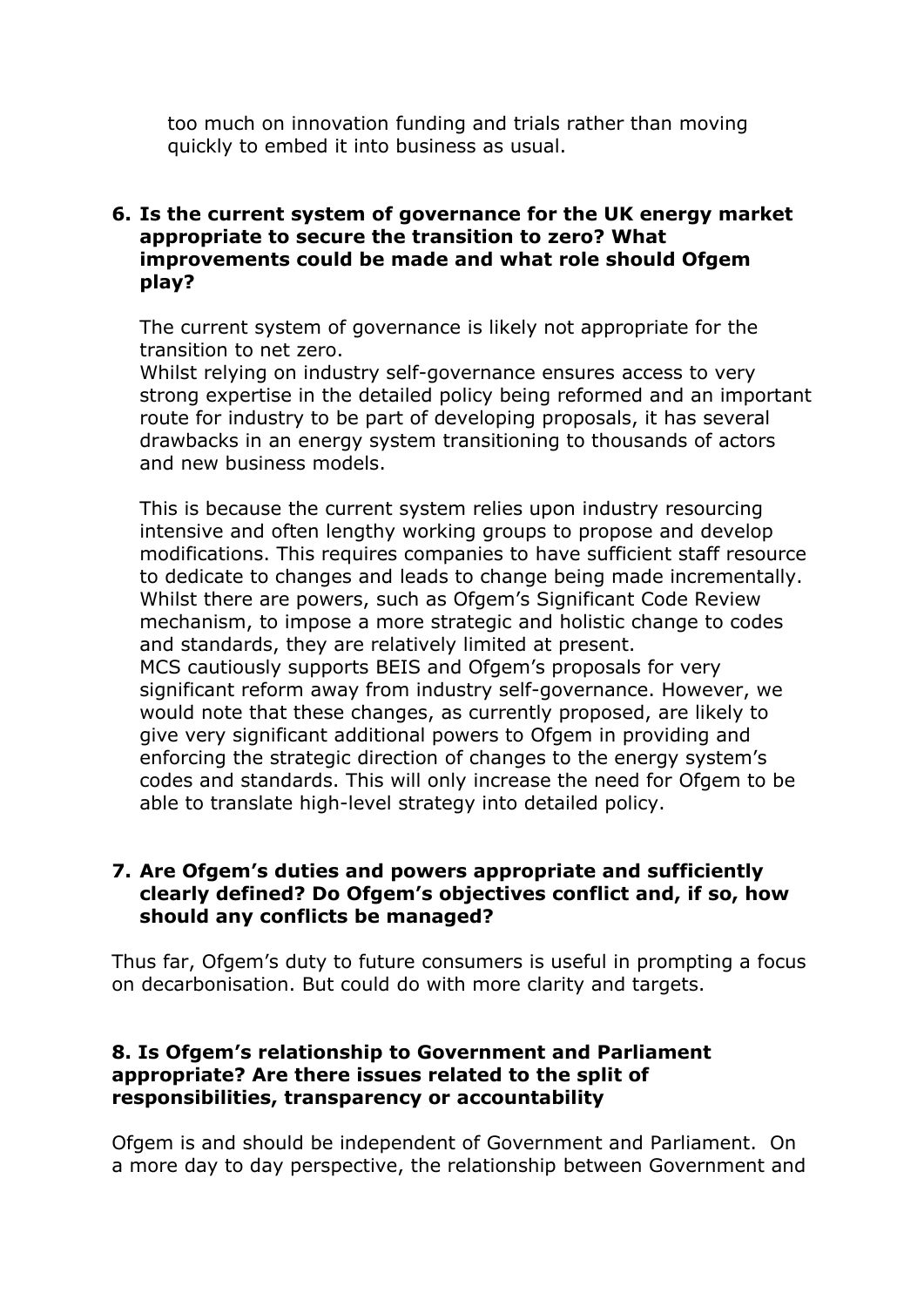Ofgem is clearly at times difficult which can sometimes lead to attempts to shift blame on both sides.

MCS is sympathetic to the view that the split of responsibilities would be clearer on the bigger issues that Ofgem plays a role in if BEIS were to provide a clearer, strategic view on certain issues. This is the case, for example, with volatile network charging signals. Such signals would reveal the value of flexibility and could be used by users and those acting on their behalf to optimise their heating and EV smart charging to earn revenue and support electricity system operations. However, Ofgem is hesitant about developing this because of the impact on domestic customers and is therefore, looking at mitigating actions within the network charging framework itself. In this instance, a more reasonable division of responsibilities would be for Ofgem to create a framework that allows network charging to be volatile and then, for BEIS to support this by putting in place appropriate consumer protections.

### **9. How does Ofgem compare to similar bodies internationally? What lessons can be drawn from the experience of other countries or jurisdictions?**

MCS does not have a view on this question.

### **10.Are there any other aspects of Ofgem's work that the Committee should consider?**

With an increasing remit, Ofgem needs to ensure that it does not lose sight of its initial objective of protecting the interests of consumers in a market that is likely to be dominated by electricity consumption.

The Energy white paper makes several references to fairness and affordability for consumers, protection of the fuel poor and the opportunities for consumers to make savings on energy bills. The transition from fossil fueled heating (and transportation) to electricity driven systems will have an adverse effect on consumers under current energy pricing structures which favour fossil fueled heating systems in particular.

The current price differentials between mains gas and electricity could limit the uptake of heat pump technologies and hence the potential benefits of reductions in energy consumption, CO2 emissions and consumers energy bills. Electricity costs per kWh are typically four times that of natural gas, this price differential eliminates the consumer benefit, from a financial perspective, of the potential 3-4 times reduction in